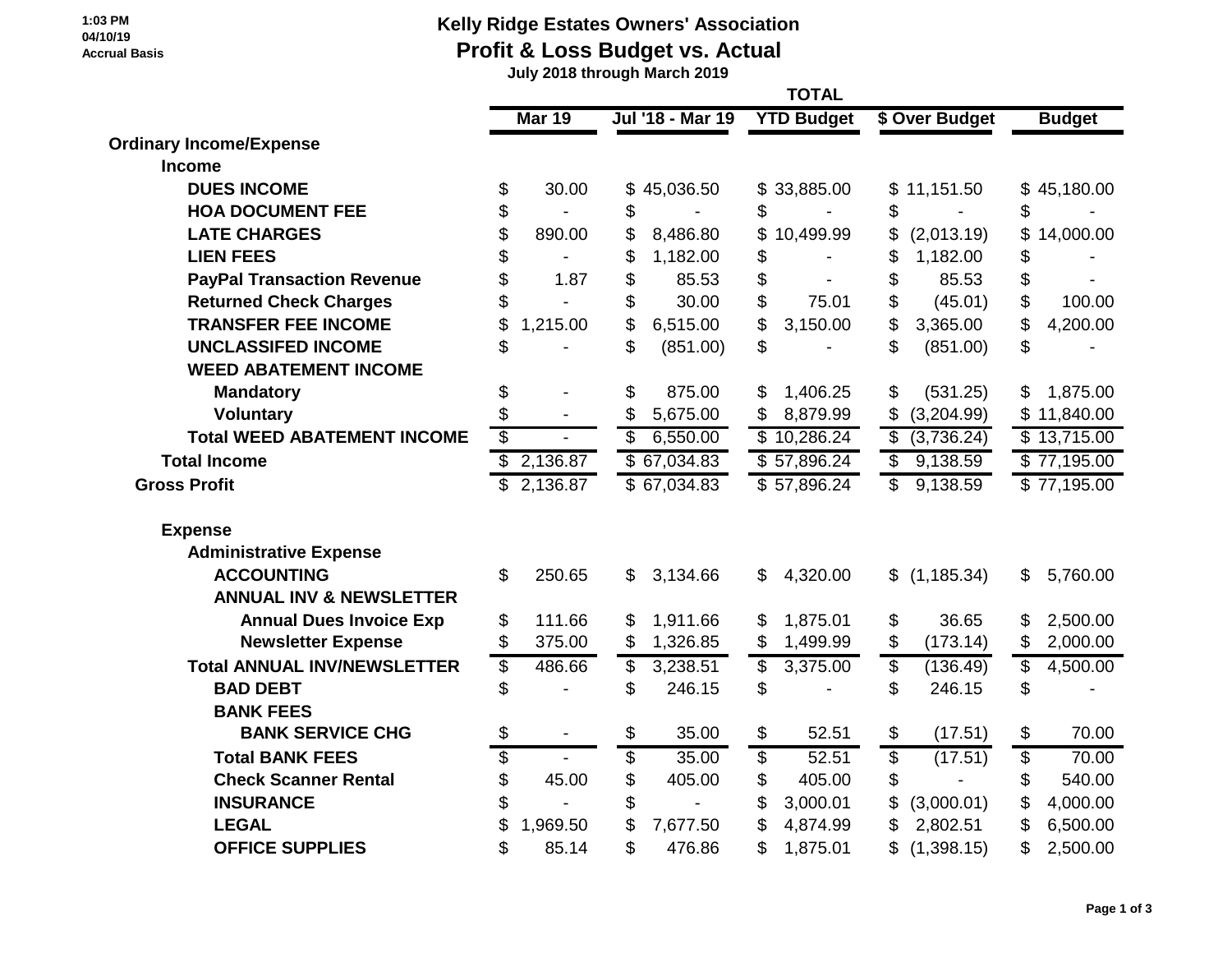## **1:03 PM 04/10/19 Accrual Basis**

## **Kelly Ridge Estates Owners' Association Profit & Loss Budget vs. Actual**

 **July 2018 through March 2019**

|                                        |                          | <b>TOTAL</b>             |    |                  |    |                   |                         |                         |    |                          |  |
|----------------------------------------|--------------------------|--------------------------|----|------------------|----|-------------------|-------------------------|-------------------------|----|--------------------------|--|
|                                        |                          | Mar 19                   |    | Jul '18 - Mar 19 |    | <b>YTD Budget</b> |                         | \$ Over Budget          |    | <b>Budget</b>            |  |
| <b>P.O.BOX RENT</b>                    | \$                       | $\overline{\phantom{a}}$ | \$ | 140.00           | \$ | 100.49            | \$                      | 39.51                   | \$ | 134.00                   |  |
| <b>PayPal Transaction Expense</b>      | \$                       | 1.22                     | \$ | 61.59            | \$ |                   | \$                      | 61.59                   | \$ |                          |  |
| <b>Payroll Expenses</b>                |                          |                          |    |                  |    |                   |                         |                         |    |                          |  |
| <b>Employer Taxes</b>                  | \$                       |                          | \$ | 480.56           | \$ | 639.76            | \$                      | (159.20)                | \$ | 853.00                   |  |
| <b>Mileage Reimbursement</b>           | \$                       |                          | \$ | 190.76           | \$ | 590.99            | \$                      | (400.23)                | \$ | 788.00                   |  |
| <b>Wages</b>                           | \$                       |                          | \$ | 5,821.50         | \$ | 7,355.25          | \$                      | (1,533.75)              | \$ | 9,807.00                 |  |
| <b>Payroll Expenses - Other</b>        | \$                       |                          | \$ |                  | \$ |                   | \$                      |                         | \$ |                          |  |
| <b>Total Payroll Expenses</b>          | $\overline{\mathcal{S}}$ |                          | \$ | 6,492.82         | \$ | 8,586.00          | $\overline{\mathbb{S}}$ | (2,093.18)              |    | $\sqrt{11,448.00}$       |  |
| <b>POSTAGE</b>                         |                          |                          |    |                  |    |                   |                         |                         |    |                          |  |
| <b>BULK PERMIT FEE</b>                 | \$                       | 235.00                   | \$ | 235.00           |    |                   |                         |                         |    |                          |  |
| <b>POSTAGE - Other</b>                 | \$                       | 11.78                    | \$ | 854.35           | \$ | 675.00            | \$                      | 179.35                  | \$ | 900.00                   |  |
| <b>Total POSTAGE</b>                   | $\overline{\$}$          | 246.78                   | \$ | 1,089.35         | \$ | 675.00            | \$                      | 414.35                  | \$ | 900.00                   |  |
| <b>PRINTING</b>                        | \$                       |                          | \$ |                  | \$ | 225.00            | \$                      | (225.00)                | \$ | 300.00                   |  |
| <b>RECORDING FEES</b>                  | \$                       |                          | \$ |                  | \$ |                   | \$                      |                         | \$ |                          |  |
| <b>Rent Expense</b>                    | \$                       | 425.00                   | \$ | 4,250.00         | \$ | 3,825.00          | \$                      | 425.00                  | \$ | 5,100.00                 |  |
| <b>TELEPHONE &amp; INTERNET</b>        | \$                       | 150.00                   |    | 1,466.67         | \$ | 1,620.00          | \$                      | (153.33)                | \$ | 2,160.00                 |  |
| <b>Utilities</b>                       | \$                       | 56.54                    | \$ | 457.59           | \$ | 495.00            | $\mathbb{S}$            | (37.41)                 | \$ | 660.00                   |  |
| <b>Total Administrative Expense</b>    | \$                       | 3,716.49                 |    | \$29,171.70      |    | \$33,429.01       | \$                      | $(4,25\overline{7.31})$ |    | $\overline{$}$ 44,572.00 |  |
| <b>AUTO/MILEAGE EXPENSE</b>            | \$                       | 108.46                   | \$ | 635.77           | \$ |                   | \$                      | 635.77                  | \$ |                          |  |
| <b>Bank Service Charges</b>            | \$                       |                          | \$ | 30.00            | \$ | 56.25             | \$                      | (26.25)                 | \$ | 75.00                    |  |
| <b>Communications/Event Exp.</b>       |                          |                          |    |                  |    |                   |                         |                         |    |                          |  |
| <b>SPECIAL EVENTS</b>                  |                          |                          |    |                  |    |                   |                         |                         |    |                          |  |
| <b>Annual Meeting Expense</b>          | \$                       |                          | \$ |                  | \$ | 300.01            | \$                      | (300.01)                | \$ | 400.00                   |  |
| <b>CHRISTMAS TREE LIGHTING</b>         | \$                       |                          | \$ |                  | \$ | 675.00            | \$                      | (675.00)                | \$ | 900.00                   |  |
| <b>Meet &amp; Greet</b>                | \$                       |                          | \$ |                  | \$ |                   | \$                      |                         | \$ |                          |  |
| <b>Summer BBQ</b>                      | \$                       |                          | \$ | 715.39           | \$ | 675.00            | \$                      | 40.39                   | \$ | 900.00                   |  |
| <b>SPECIAL EVENTS - Other</b>          | \$                       | $\overline{\phantom{a}}$ | \$ | 824.97           | \$ | 450.00            | \$                      | 374.97                  | \$ | 600.00                   |  |
| <b>Total SPECIAL EVENTS</b>            | \$                       | $\overline{\phantom{a}}$ | \$ | 1,540.36         | \$ | 2,100.01          | \$                      | (559.65)                | \$ | 2,800.00                 |  |
| <b>WEB SITE</b>                        | \$                       |                          | \$ | 194.00           | \$ |                   | \$                      | 194.00                  | \$ |                          |  |
| <b>Comm/Event Exp. - Other</b>         | \$                       |                          | \$ |                  | \$ |                   | \$                      |                         | \$ |                          |  |
| <b>Total Communications/Event Exp.</b> | \$                       |                          | \$ | 1,734.36         | \$ | 2,100.01          | $\overline{\$}$         | (365.65)                | \$ | 2,800.00                 |  |
| <b>COPY CHARGES</b>                    | \$                       | (2.15)                   | \$ | (2.15)           |    |                   |                         |                         |    |                          |  |